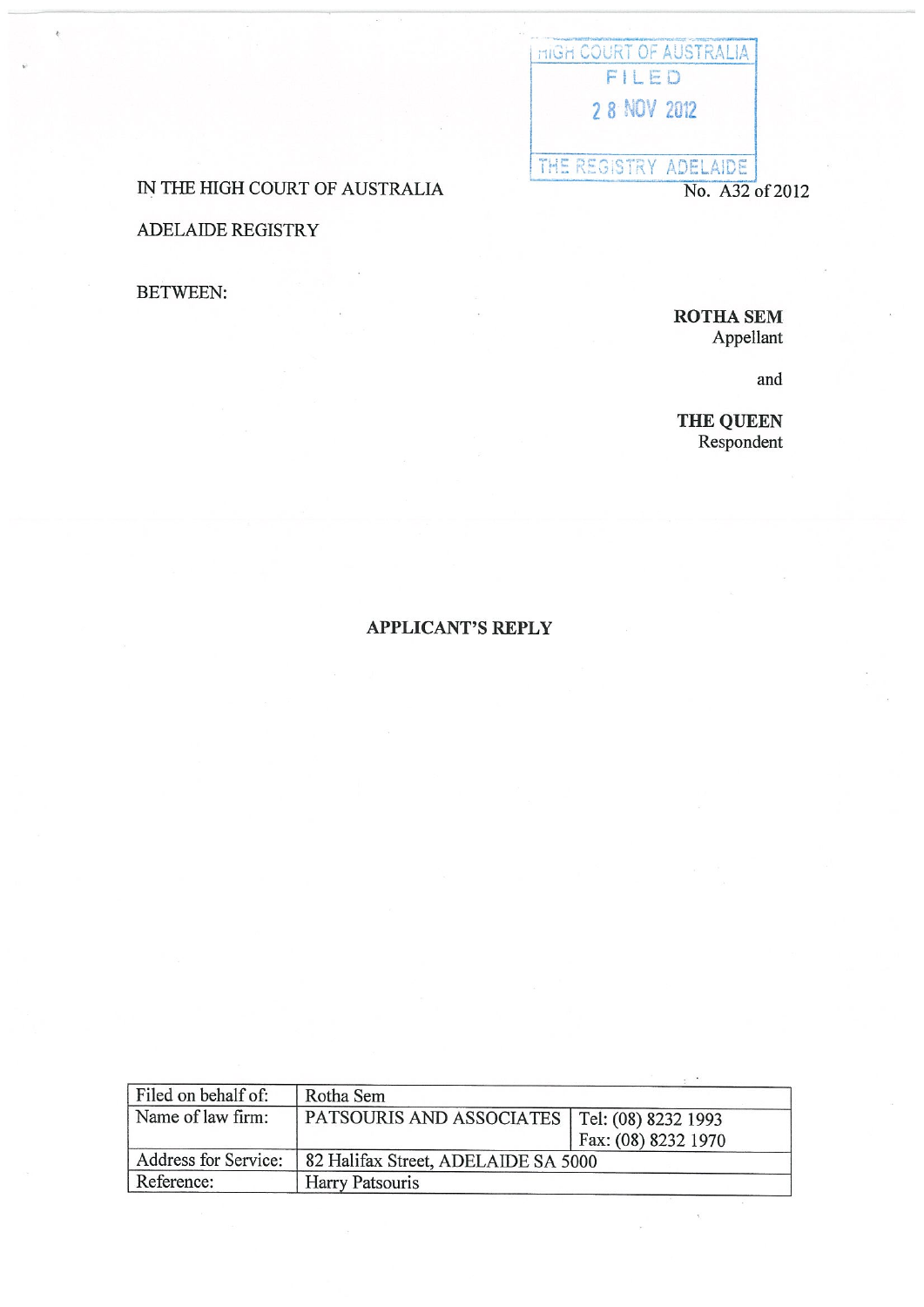## **PART I: PUBLICATION**

1. This submission is in a form suitable for publication on the futemet.

## **PART II: SUBMISSIONS**

- 2. The Applicant Sem adopts as his Reply the submissions of the Appellant Huynh contained in paragraphs [2] to [3] as his own and makes the following amendments to paragraphs [4] to [5] of the Appellant Hyunh's Reply.
- 3. Basic or traditional joint enterprise<sup>1</sup> is a species of primary liability. Proof of this against the Applicant Sem required that the jury be satisfied beyond reasonable doubt that:<sup>2</sup>
- **1 0** 3 .I. Sem was a party to an agreement to kill or cause grievous bodily harm to the deceased (here, an agreement to assault the deceased with a bladed weapon);
	- 3.2. Sem participated in the implementation of that agreement in the sense that he acted in furtherance of that agreement with the requisite intention (ie, to cause death or grievous bodily harm, or knowing that some other party to the plan would act with an intent to cause death or grievous bodily harm); $3$
	- 3.3. The deceased was killed by a party to the agreement (the stabber) pursuant to that agreement.
	- 4. A finding of guilt on the basis of an extended joint enterprise, required that the jury be satisfied beyond reasonable doubt that:<sup>4</sup>
- 20 4.1. Sem was party to an agreement to assault (the primary offence) the deceased;
	- 4.2. Sem participated in the implementation of that agreement with the requisite intention or foresight (ie, with knowledge or foresight of the possibility of an additional offence occurring, namely an assault with an intention to kill or cause grievous bodily harm);
	- 4.3. the deceased was killed by a party to the agreement (the stabber).
	- 5. The Applicant Sem further adopts as his Reply the submissions of the Appellant Huynh contained in paragraphs [6] to [15] the *First Issue- Participation in Joint Enterprise Liability*  and paragraphs [16] - [18.2] the *Second Issue- Failure to Apply the Legal Directions to the Case Against the Applicant* as his own.

<sup>1</sup>**In the UK it has been referred to as the** ~paradigm" **or "plain vanilla" version of joint enterprise: R** *v* **Rahman [2009] 1 AC 129**  at [9]; Brown v The State [2003] UKPC 10 at [9], [13]; R v Gnango [2010] EWCA Crim1691 at [28], citing Sir Richard Buxton, 'Joint Enterprise' [2009] Crim LR 233 at 237.

Johns v The Queen (1980) 143 CLR 108; McAuliffe v The Queen (1995) 183 CLR 108 at 113-114; Osland v The Queen (1998) 197 CLR 316 at [24], [72]·[75]; Gillard v The Queen (2003) 219 CLR 1 at [109]·[110]; Likiardopou/os v The Queen (2012) 291 ALR 1; [2012] HCA 13 at [19]; Hand/en v The Queen (2011) 86 ALJR 145 at [4]. As the High Court observed in Clayton v The Queen (2006) 81 ALJR 439 at 443 [17], citing Chan Wing-Siu v The Queen [1985] AC 168; Hui Chi-Ming v The Queen \1992]1 AC 34 and *R* v'Powe/1 [1999]1 AC 1, other common law countries apply similar principles.

As to the requirement of participation with the necessary intention / foresight, see McAuliffe v The Queen (1995) 183 CLR 108 at 118; Gillard v The Queen (2003) 219 CLR 1 at [110]·[112]; R v Taufahema (2007) 228 CLR 232 at 238 [7]; Arafan v The Queen (2010) 206 A Crim R 216; VSCA 356 at [24]; *Likiardopoulos v The Queen* (2010) 208 A Crim R 84; [2010] VSCA 344 at [59]; Likiardopoulos v The Queen (2012) 291 ALR 1; [2012] HCA 13 at [19]; Osland v The Queen (1998) 197 CLR 316 at [73] (applying R v Tangye (1997) 92 A Grim R 545 at 556·557), and at [217], [225] where Callinan J described "participation" in **terms of a causal responsibility or contribution to the death.** 

Johns v The Queen (1980) 143 CLR 108 at 130-131; McAuliffe v The Queen (1995) 183 CLR 108 at 115, 118; Gillard v The Queen (2003} 219 CLR 1 at [112];C/ayton v The Queen (2006) 81 ALJR 439 at 443 [17].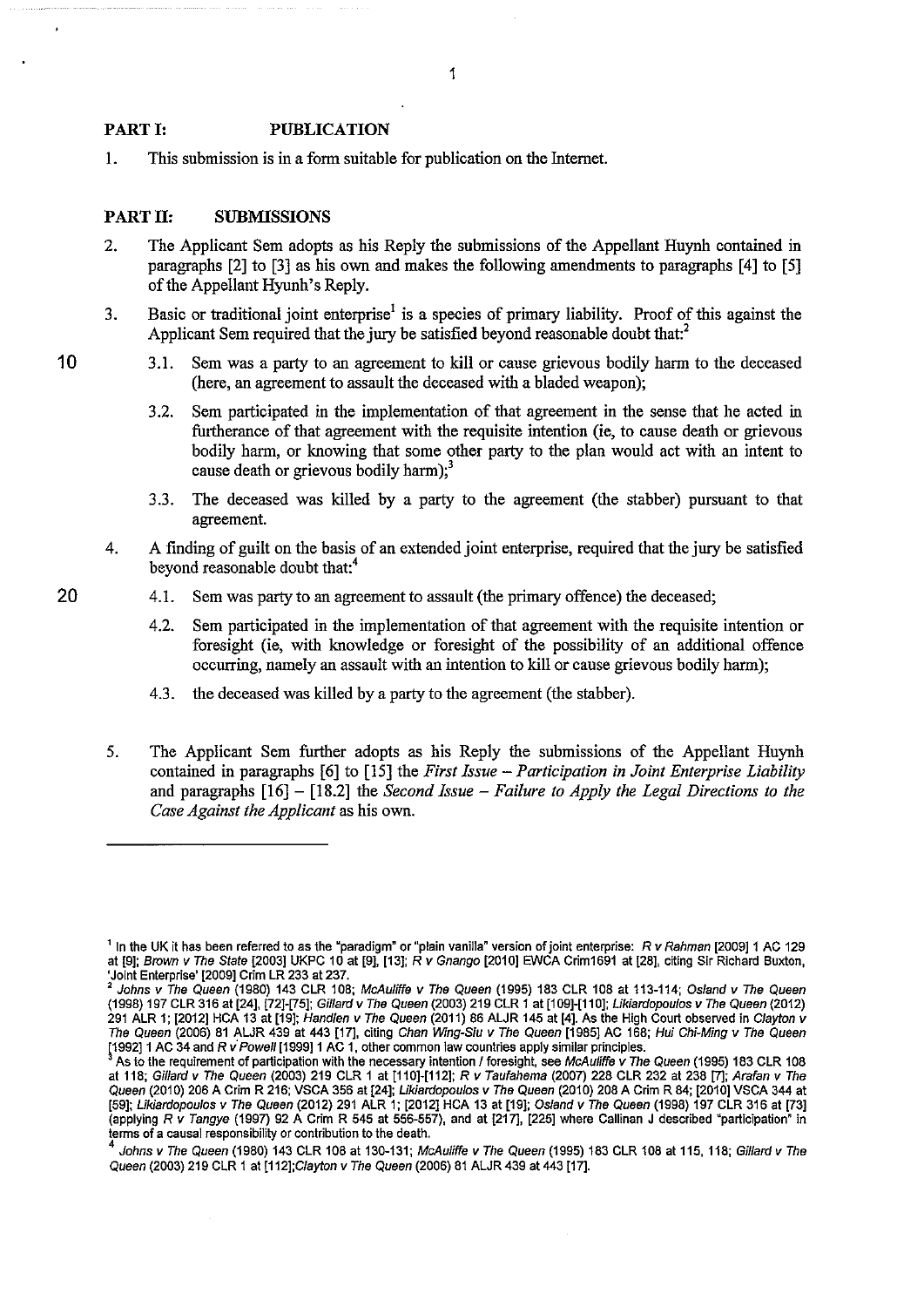- 6. As to the *First Issue* the applicant Sem also refers to the following passages of the summing up:
	- 6.1. SU65 Lines 38-50 where it is submitted the jury were directed that a *participant* in a joint enterprise could be one who merely agrees to join in the joint enterprise without taking any further step.
	- 6.2. SU124 Lines 3 8-50 where it is submitted the jury were similarly misdirected.
	- 6.3. SU126 Lines 10-52 where the phrase *"thrown their lot in"* it is submitted conflates the elements of agreeing to join an enterprise with an act of participation in such an enterprise.
- 6.4. Such conflation is also apparent, it is submitted, from the phrase *"their intention or participation"* appearing at SU133 Line 19, and the use of the word *''participant'* by the Trial 10 Judge when reading out to the jury the written directions at SU213-219.
	- 7. As to the *Second Issue* the applicant makes the following amendments to paragraphs [18.3] to [19] of the Appellant Huynh's Reply.
	- 8. The Respondent's Submissions (RS) do not address the failure to distill for the jury the evidence and issues relevant to a finding of the existence of a basic and extended joint enterprise. If a separate distillation of the matters against each accused had occurred, then (in addition to those issues identified in the submissions of the Appellant Huynh at [18.1] and [18.2]) it would have exposed, for the jury's consideration:
- 8.1. The possibility that an agreement to use a bladed weapon, forming the basis for a basic joint enterprise might have been formed at various points in time, including (i) at the Duong house; 20 (ii) on the way to Nguyen house; (iii) upon arrival at the Nguyen house; or (iv) upon the commencement of, or during, the brawls; and the differing evidence relevant to each point in time.
	- 8.1.1. As to (i), (ii) and (iii) the jury should have been reminded that there was no evidence that Sem heard the reference to a knife about which Ms Francis gave evidence, and that the accused did not all travel together to the Nguyen house.
	- 8.1.2. As to (iv), the prosecution in its closing address<sup>5</sup> identified the case against Sem as dependent upon the evidence of relatively few witnesses. Firstly, prosecution relied upon the evidence of Ms. Pavic, who claimed to have seen Sem moving towards the deceased and then striking him with a bottle on the roadway, and that of Mr. Johrmy Lam who saw the Applicant holding a bottle whilst using language such as 'I am going to fuck this cunt up' as he arrived at the Nguyen house. Prosecution also relied upon the evidence of Mr. Nguyen who stated that he heard Mr. Rithy Kheav saying 'Syna with Rotha (the Applicant) are stabbing my brother' (the aforementioned statement was allowed as a *res gestae*  exception to the hearsay rule.) Prosecution also referred generally to the Applicant being identified as being present at the initial attack on the roadway and near the gates. Prosecution did not rely on the evidence of Mr. Rithy Kheav as to the presence of a bladed weapon, presumably because of the difficulties inherent in relying upon evidence which suggested that the Appellant Huynh was the 'second stabber' when there was only one stab wound.
	- 8.1.3. Importantly, neither Ms. Pavic, Mr. Nguyen nor Mr. Lam described seeing Sem (or anyone else) in possession of a bladed weapon, and it was therefore critical that the jury be directed as to how the evidence of either or both of these witnesses could prove joint enterprise liability.
	- 8.2. The need to be satisfied of Sem's participation in the implementation of the agreement. This required a consideration of the reliability of the evidence of Ms. Pavic and Mr. Lam.

30

40

<sup>5</sup>T1804; T1889